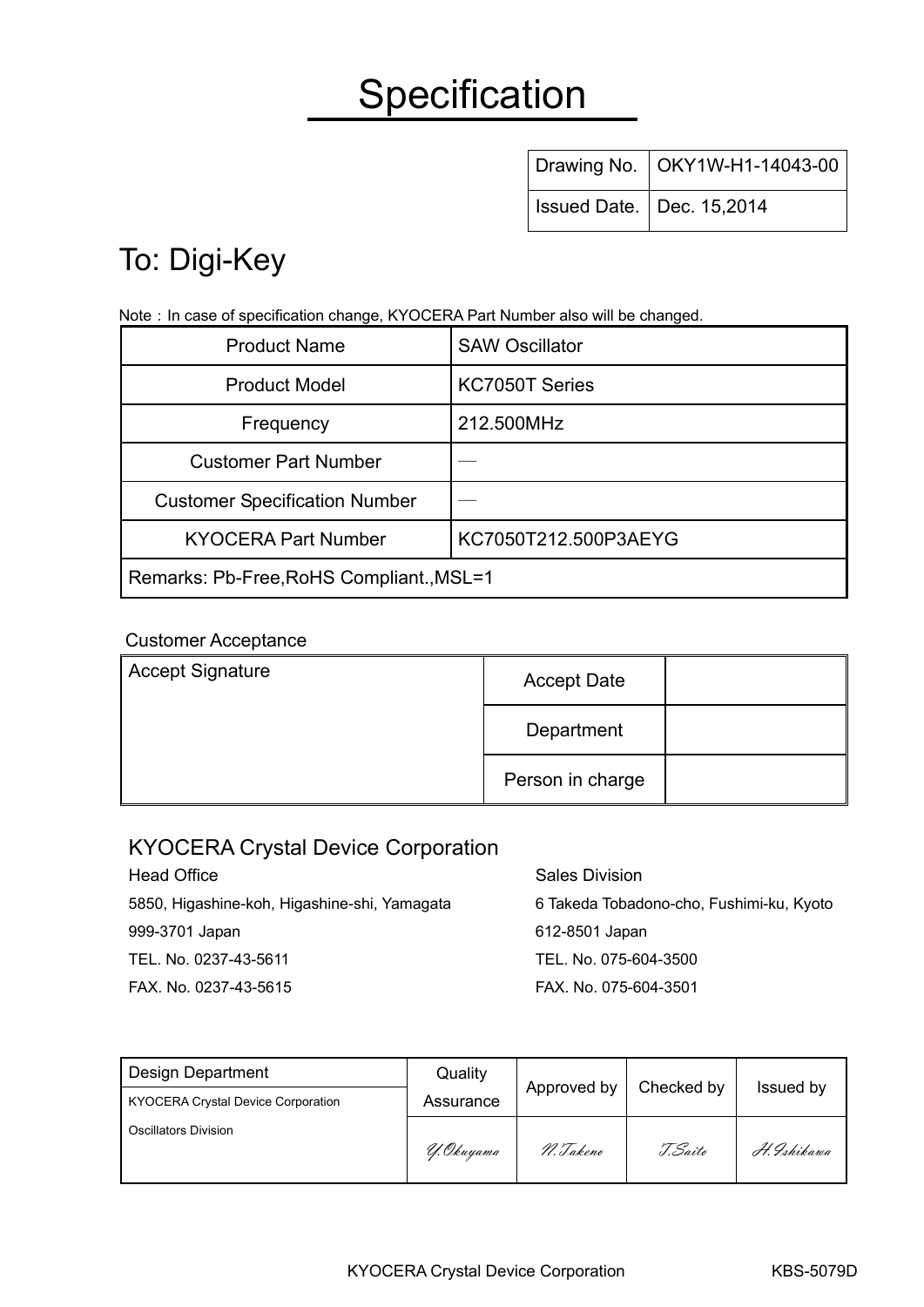### Revision History

| Rev.No.                                   | Description of revise | Date        | Approved by | Checked by            | Issued by   |
|-------------------------------------------|-----------------------|-------------|-------------|-----------------------|-------------|
| ${\bf 00}$                                | First edition         | Dec.15,2014 | N. Takeno   | T. Saito              | H. Ishikawa |
|                                           |                       |             |             |                       |             |
|                                           |                       |             |             |                       |             |
|                                           |                       |             |             |                       |             |
|                                           |                       |             |             |                       |             |
|                                           |                       |             |             |                       |             |
|                                           |                       |             |             |                       |             |
|                                           |                       |             |             |                       |             |
|                                           |                       |             |             |                       |             |
|                                           |                       |             |             |                       |             |
|                                           |                       |             |             |                       |             |
|                                           |                       |             |             |                       |             |
|                                           |                       |             |             |                       |             |
|                                           |                       |             |             |                       |             |
|                                           |                       |             |             |                       |             |
|                                           |                       |             |             |                       |             |
|                                           |                       |             |             |                       |             |
|                                           |                       |             |             |                       |             |
|                                           |                       |             |             |                       |             |
|                                           |                       |             |             |                       |             |
|                                           |                       |             |             |                       |             |
|                                           |                       |             |             |                       |             |
|                                           |                       |             |             |                       |             |
|                                           |                       |             |             |                       |             |
|                                           |                       |             |             |                       |             |
|                                           |                       |             |             |                       |             |
|                                           |                       |             |             |                       |             |
|                                           |                       |             |             |                       |             |
|                                           |                       |             |             |                       |             |
|                                           |                       |             |             |                       |             |
|                                           |                       |             |             |                       |             |
|                                           |                       |             |             |                       |             |
| <b>KYOCERA Crystal Device Corporation</b> |                       |             | Drawing No  | OKY1W-H1-14043-00 2/8 |             |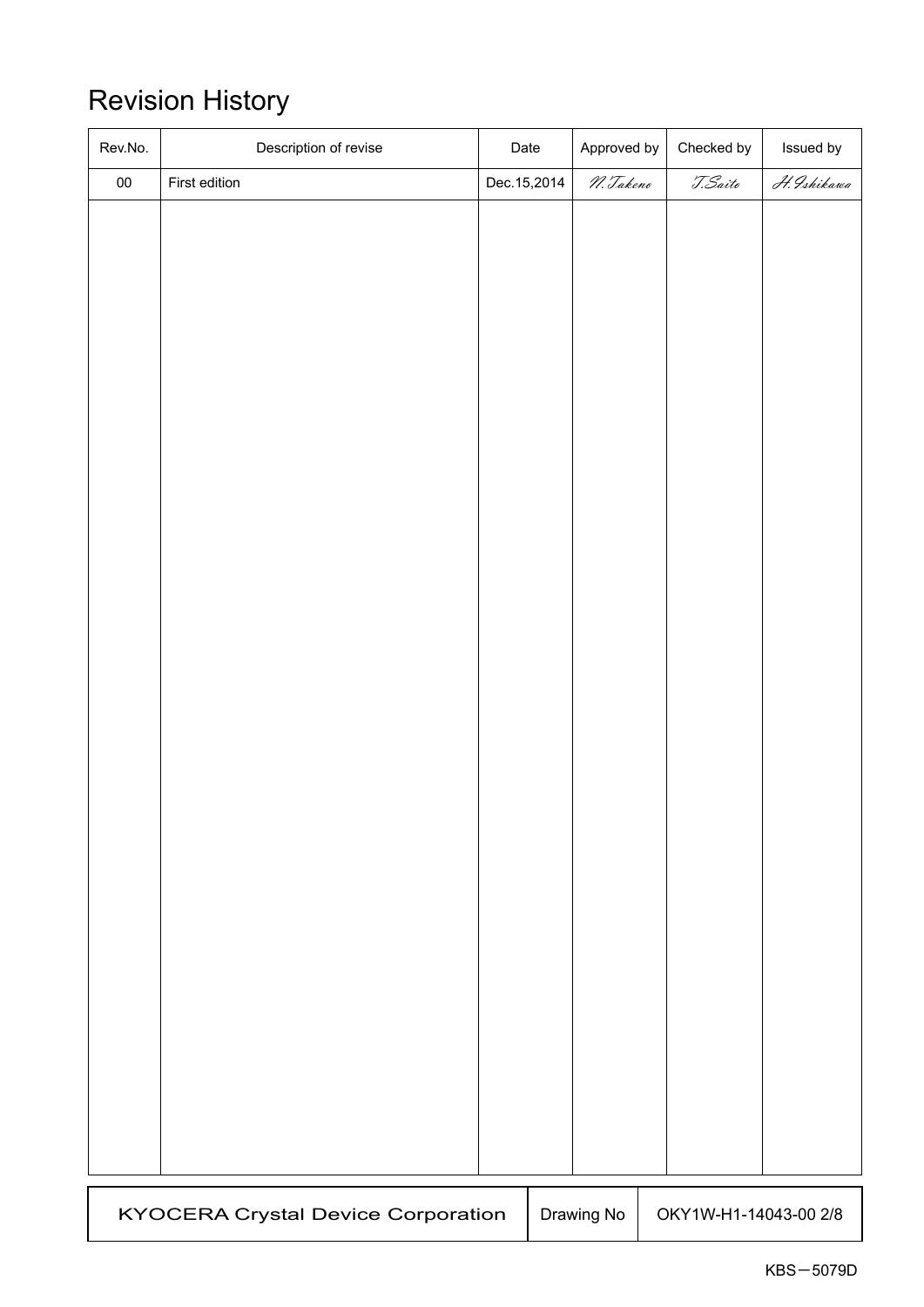#### **1. Application**

This specification delivers Digi-Key SAW Oscillator, KC7050T212.500P3AEYG applies to 212.500MHz.

#### **2. Function**

#### 2-1. Absolute Maximum Rating

| <b>Item</b>               | <b>Symbol</b>   | Rating                         | Unit   |
|---------------------------|-----------------|--------------------------------|--------|
| Power Supply Voltage      | V <sub>DD</sub> | $-0.5$ to $+5.0$               |        |
| Input Voltage             | V <sub>IN</sub> | $-0.5$ to V <sub>cc</sub> +0.5 |        |
| Storage Temperature Range | <b>STG</b>      | $-55$ to $+125$                | $\sim$ |

Note: If KC7050T is used beyond absolute maximum ratings, it may cause internal destruction. KC7050T should be used under the recommended operating conditions. KC7050T reliability may be damaged if those conditions are exceeded.

#### 2-2. Recommended Operating Condition

| ltem                        | <b>Symbol</b>         | Min  | T <sub>VD</sub> | Max          | Unit        | <b>Remarks</b> |
|-----------------------------|-----------------------|------|-----------------|--------------|-------------|----------------|
| Power Supply Voltage        | $V_{\rm CC}$          | 2.97 | າ າ<br>ن. ب     | 3.63         |             |                |
| Input Voltage               | <b>V<sub>IN</sub></b> |      | $---$           | $V_{\rm CC}$ |             |                |
| Operating Temperature Range | <b>OPR</b>            | -5   | $+25$           | +85          | $\sim$<br>v |                |

#### 2-3. Electrical Characteristic Specifications

| <b>Item</b>                                      | Symbol          | Min             | <b>Typ</b>     | <b>Max</b>          | <b>Unit</b> | <b>Remarks</b>                                                                                                                                                                                     |
|--------------------------------------------------|-----------------|-----------------|----------------|---------------------|-------------|----------------------------------------------------------------------------------------------------------------------------------------------------------------------------------------------------|
| <b>Frequency Range</b>                           | $F_{OUT}$       | ---             | 212.500        | $---$               | <b>MHz</b>  |                                                                                                                                                                                                    |
| <b>Frequency Stability</b>                       | $F_{SBY}$       | $-100$          |                | $+100$              | ppm         | *Over all conditions:<br>Initial tolerance.<br>operating temperature range,<br>rated power supply voltage change,<br>load change,<br>aging (10year $@0 \sim 85^{\circ}$ C),<br>shock and vibration |
| <b>Current Consumption</b>                       | $_{\rm lcc}$    | $---$           | 55             | 90                  | mA          |                                                                                                                                                                                                    |
| <b>Standby Current</b>                           | $I_{ST}$        |                 | ---            | 30                  | μA          |                                                                                                                                                                                                    |
| Duty ratio (Symmetry)                            | <b>SYM</b>      | 45              | 50             | 55                  | %           | 50ohm, @ crossing point                                                                                                                                                                            |
| <b>Rise Time</b><br>(20% to 80% Output<br>Level) | Tr              |                 | 0.4            | 0.6                 | nS          | 50ohm                                                                                                                                                                                              |
| Fall Time<br>(20% to 80% Output)<br>Level)       | <b>Tf</b>       |                 | 0.4            | 0.6                 |             |                                                                                                                                                                                                    |
| Output Voltage -"L"                              | $V_{OL}$        | $V_{CC}$ -1.810 | $---$          | $V_{CC}$ -1.620     |             | 0 to +85°C, DC characteristic.                                                                                                                                                                     |
|                                                  |                 | $V_{CC}$ -1.830 | ---            | $V_{CC}$ -1.555     | $\mathbf v$ | -5 to +0°C, DC characteristic.                                                                                                                                                                     |
| Output Voltage -"H"                              | $V_{OH}$        | $V_{CC}$ -1.025 | ---            | $V_{CC}$ -0.880     |             | 0 to +85°C, DC characteristic.                                                                                                                                                                     |
|                                                  |                 | $V_{CC}$ -1.085 | ---            | $V_{CC}$ -0.900     |             | -5 to +0°C, DC characteristic.                                                                                                                                                                     |
| Output Load                                      | $---$           |                 | 50             |                     | ohm         | LV-PECL Output                                                                                                                                                                                     |
| Input Voltage -"L"                               | $V_{IL}$        | ---             | ---            | 30% V <sub>cc</sub> | $\mathbf v$ | OE termination                                                                                                                                                                                     |
| Input Voltage -"H"                               | $V_{\text{IH}}$ | $70\%$ $V_{CC}$ |                |                     |             |                                                                                                                                                                                                    |
| <b>Output Disable Time</b>                       | ---             | $---$           | ---            | 200                 | nS          |                                                                                                                                                                                                    |
| <b>Output Enable Time</b>                        | ---             | ---             | $\overline{2}$ | 10                  | mS          |                                                                                                                                                                                                    |
| Start up time                                    | <b>ST</b>       |                 | $\overline{2}$ | 10                  | mS          | @Minimum operating voltage to<br>be 0sec                                                                                                                                                           |
| Deterministic Jitter*                            | DJ              | ---             | 0.2            | 2                   |             | DJ pk-pk                                                                                                                                                                                           |
| 1sigma Jitter*                                   | 1sigma          | ---             | $\overline{2}$ | $\overline{4}$      | pS          |                                                                                                                                                                                                    |
| Peak to Peak Jitter*                             | Pk-Pk           | ---             | 20             | 30                  |             |                                                                                                                                                                                                    |

Note: All Electrical characteristics define Maximum Loaded and operating temperature range.

\*The Time Interval Analyzer "Wavecrest DTS-2079" with VISI 6.3.1 shall measure jitter.

**Table 1**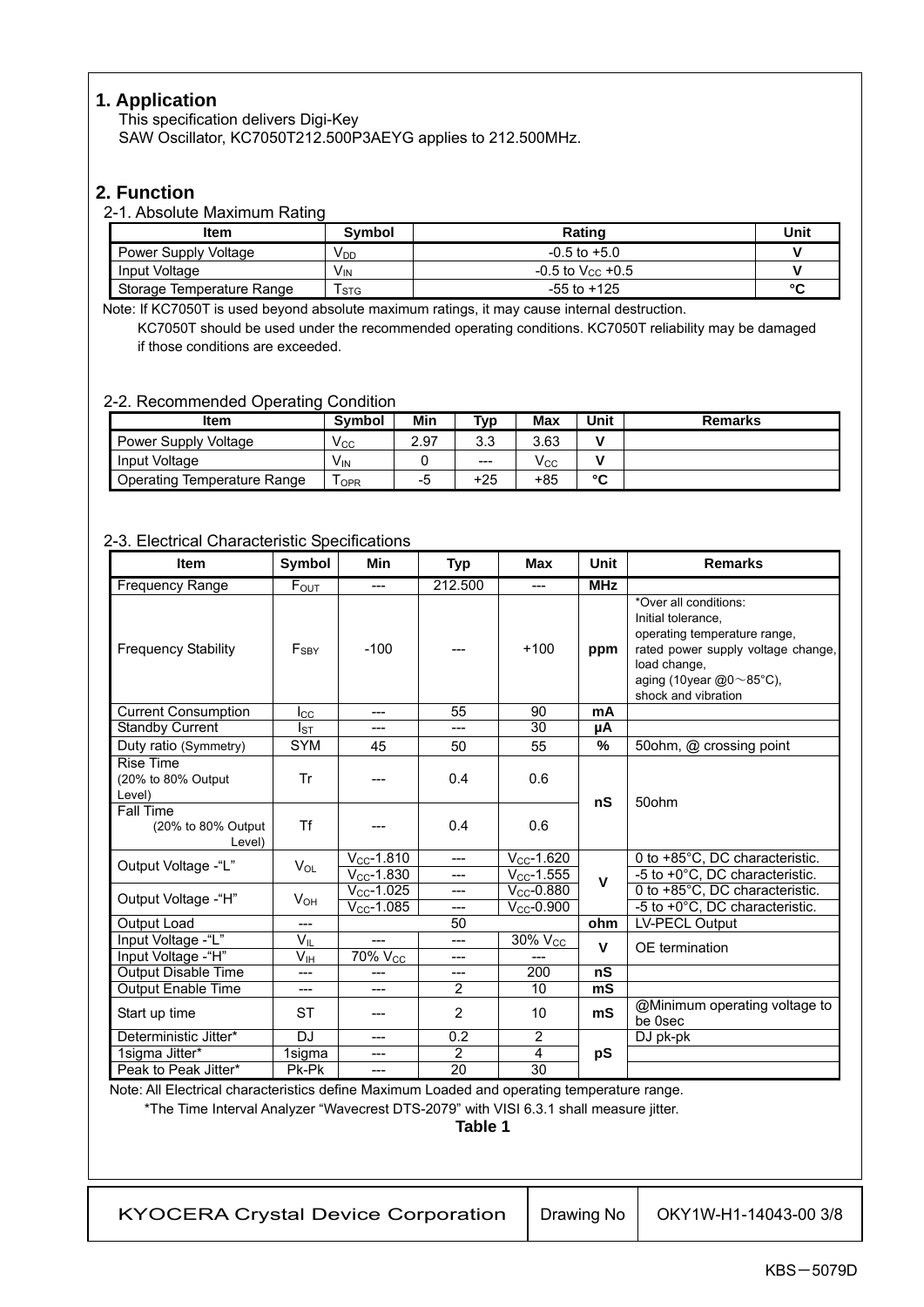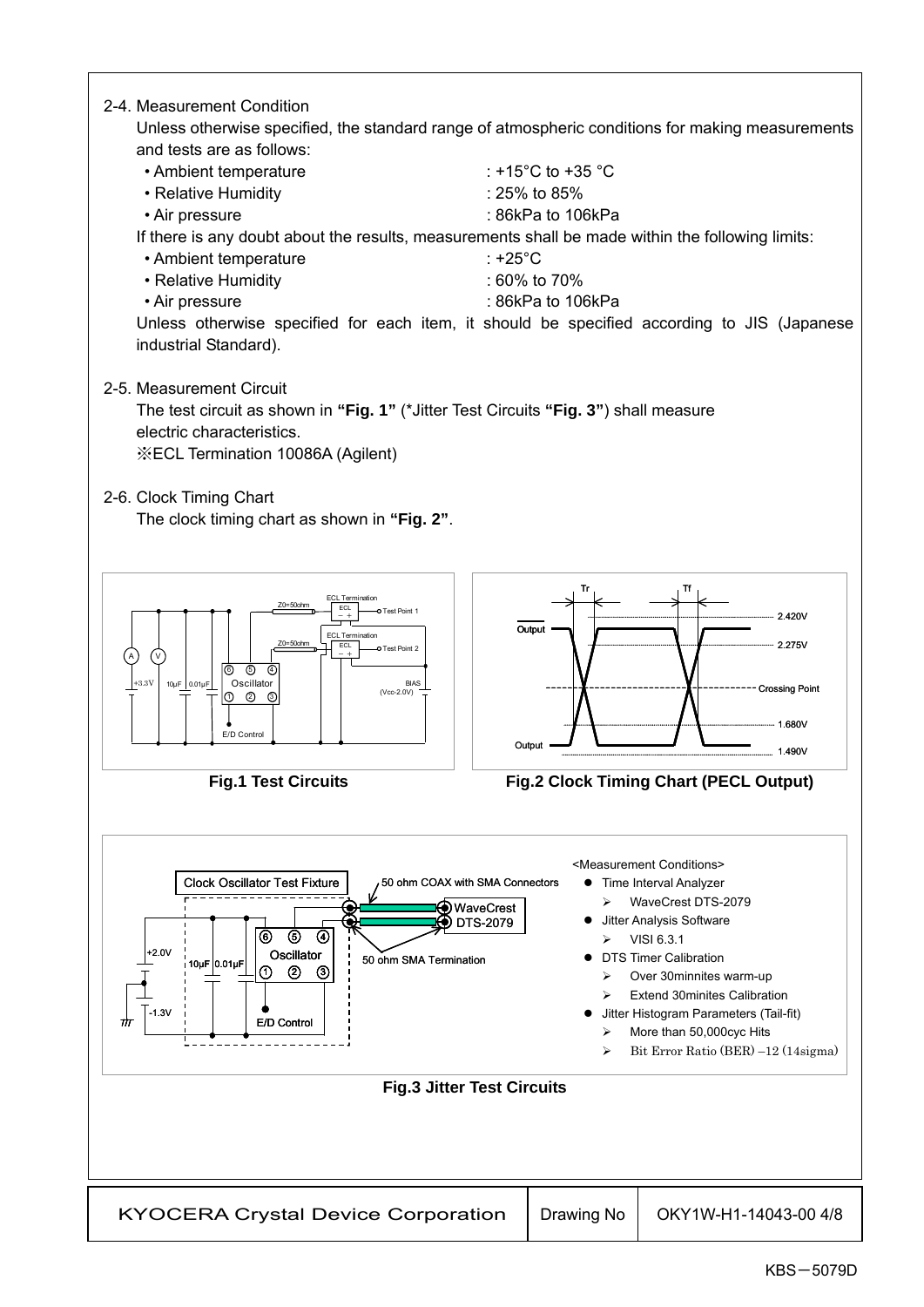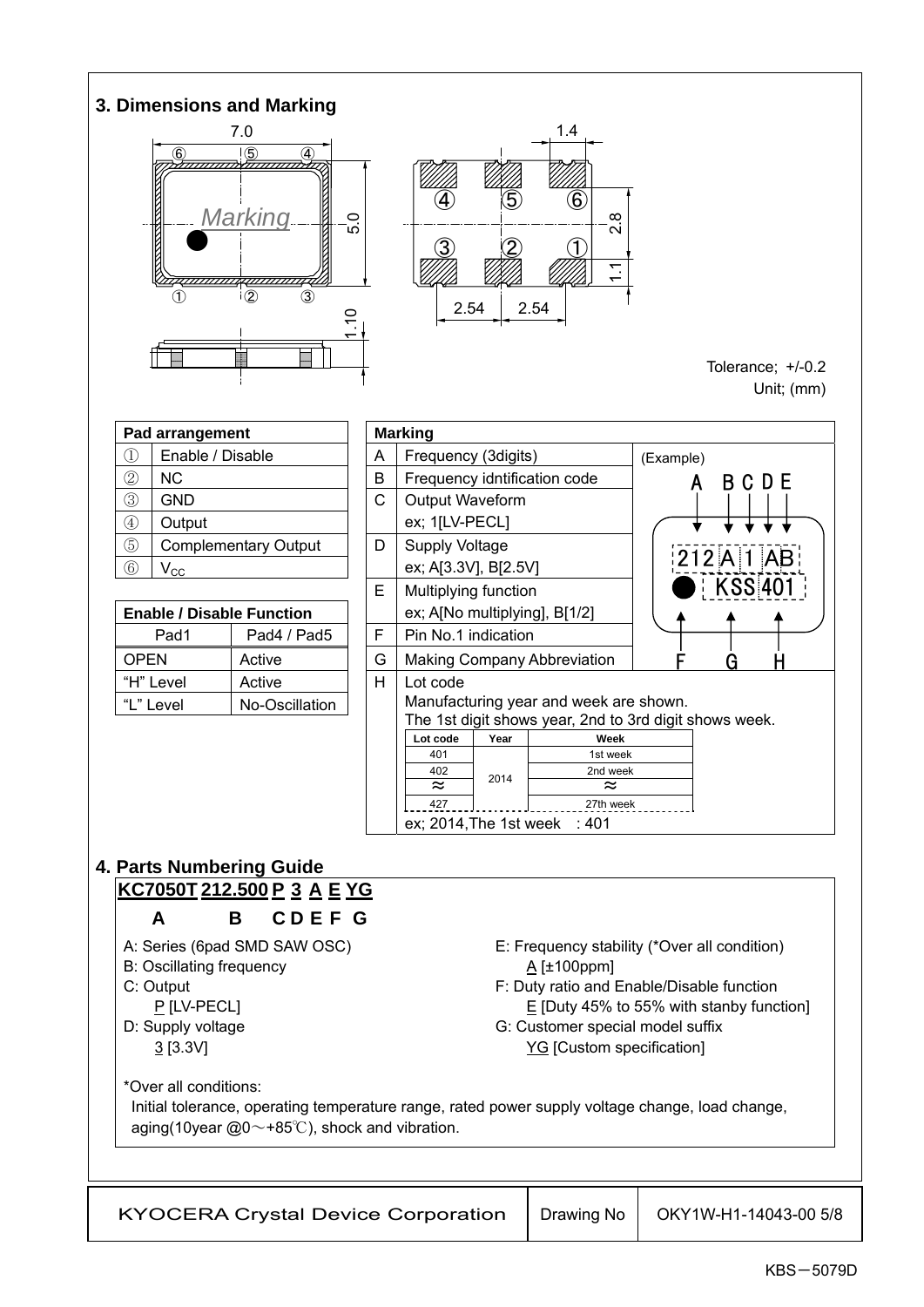| Soaking:<br>+245 $\pm$ 5°C, 5.0 $\pm$ 0.5sec<br>Reflow Soldering:<br>Peak 260°C max, 10sec, Twice max<br>Soldering iron:<br>+380±5°C, 3+1/-0sec,<br>Twice as one time for four Pads<br>10Cycles:<br>-55°C to +125°C (30minuts each)/cycle<br>5 times<br>4 times each axis X, Y, Z:<br>20 to 2000Hz and 2000Hz to 20Hz/cycle<br>Peak acceleration 196m/sec <sup>2</sup> (20G)<br>1000 hours:<br>Temperature:+85+5/-3°C<br>1000 hours:<br>Temperature: -40+5/-3°C<br>10 cycles:<br>Based on 1004 specifications<br>Soaking:<br>+110 $\pm$ 5°C, 5minutes<br>Measured by Helium Detector Device<br>shall be made. And result of the test shall satisfy Table 1 | 14750m/sec <sup>2</sup> (1500G), Duration of pulse 0.5msec<br>(MIL-STD-883D-2002.3 Condition B)<br>(MIL-STD-883D-2007.2 Condition A)<br>(MIL-STD-883D-1004.7)<br>(MIL-STD-883D-1014.10 Condition A1)<br>Note:After above Test, it shall be subjected to standard atmospheric conditions for 2 hours, after which measurement | Dipped potion:<br>Minimum 95% coverage<br>Without looseness or crack etc.<br>Clause 5-10 shall be satisfied.<br>Clause 5-1 shall be satisfied.<br>No bubbles appeared<br>$5x10^{-9}$ Pa m <sup>3</sup> /sec max |
|------------------------------------------------------------------------------------------------------------------------------------------------------------------------------------------------------------------------------------------------------------------------------------------------------------------------------------------------------------------------------------------------------------------------------------------------------------------------------------------------------------------------------------------------------------------------------------------------------------------------------------------------------------|------------------------------------------------------------------------------------------------------------------------------------------------------------------------------------------------------------------------------------------------------------------------------------------------------------------------------|-----------------------------------------------------------------------------------------------------------------------------------------------------------------------------------------------------------------|
|                                                                                                                                                                                                                                                                                                                                                                                                                                                                                                                                                                                                                                                            |                                                                                                                                                                                                                                                                                                                              |                                                                                                                                                                                                                 |
|                                                                                                                                                                                                                                                                                                                                                                                                                                                                                                                                                                                                                                                            |                                                                                                                                                                                                                                                                                                                              |                                                                                                                                                                                                                 |
|                                                                                                                                                                                                                                                                                                                                                                                                                                                                                                                                                                                                                                                            |                                                                                                                                                                                                                                                                                                                              |                                                                                                                                                                                                                 |
|                                                                                                                                                                                                                                                                                                                                                                                                                                                                                                                                                                                                                                                            |                                                                                                                                                                                                                                                                                                                              |                                                                                                                                                                                                                 |
|                                                                                                                                                                                                                                                                                                                                                                                                                                                                                                                                                                                                                                                            |                                                                                                                                                                                                                                                                                                                              |                                                                                                                                                                                                                 |
|                                                                                                                                                                                                                                                                                                                                                                                                                                                                                                                                                                                                                                                            |                                                                                                                                                                                                                                                                                                                              |                                                                                                                                                                                                                 |
|                                                                                                                                                                                                                                                                                                                                                                                                                                                                                                                                                                                                                                                            |                                                                                                                                                                                                                                                                                                                              |                                                                                                                                                                                                                 |
|                                                                                                                                                                                                                                                                                                                                                                                                                                                                                                                                                                                                                                                            |                                                                                                                                                                                                                                                                                                                              |                                                                                                                                                                                                                 |
|                                                                                                                                                                                                                                                                                                                                                                                                                                                                                                                                                                                                                                                            |                                                                                                                                                                                                                                                                                                                              |                                                                                                                                                                                                                 |
|                                                                                                                                                                                                                                                                                                                                                                                                                                                                                                                                                                                                                                                            |                                                                                                                                                                                                                                                                                                                              |                                                                                                                                                                                                                 |
| 6. Recommended Land pattern and soldering Guide                                                                                                                                                                                                                                                                                                                                                                                                                                                                                                                                                                                                            | Table2                                                                                                                                                                                                                                                                                                                       |                                                                                                                                                                                                                 |
| 2.54<br>တ<br>ო<br>Unit; (mm)<br>Since KC7050T series has no Bypass Capacitor between<br>V <sub>cc</sub> and GND, Please mount high frequency type capacitor                                                                                                                                                                                                                                                                                                                                                                                                                                                                                                | 300<br>Peak 260 °C max<br>250<br>Temperature (°C)<br>200<br>150 to 180 °C<br>150<br>100<br>50<br>,90 to 120 sec<br>Available Reflow times: Maximum twice                                                                                                                                                                     | 10sec max<br>255±5 °C<br>230 °C<br>30 to 40sec<br>Time (sec)                                                                                                                                                    |
|                                                                                                                                                                                                                                                                                                                                                                                                                                                                                                                                                                                                                                                            |                                                                                                                                                                                                                                                                                                                              |                                                                                                                                                                                                                 |
|                                                                                                                                                                                                                                                                                                                                                                                                                                                                                                                                                                                                                                                            |                                                                                                                                                                                                                                                                                                                              |                                                                                                                                                                                                                 |
|                                                                                                                                                                                                                                                                                                                                                                                                                                                                                                                                                                                                                                                            | 0.01µF and 10µF to the nearest position of oscillator.<br><b>Fig.4 Land pattern</b>                                                                                                                                                                                                                                          | Fig.5 Reflow profile (Lead Free Available)                                                                                                                                                                      |

KYOCERA Crystal Device Corporation  $\vert$  Drawing No  $\vert$  OKY1W-H1-14043-00 6/8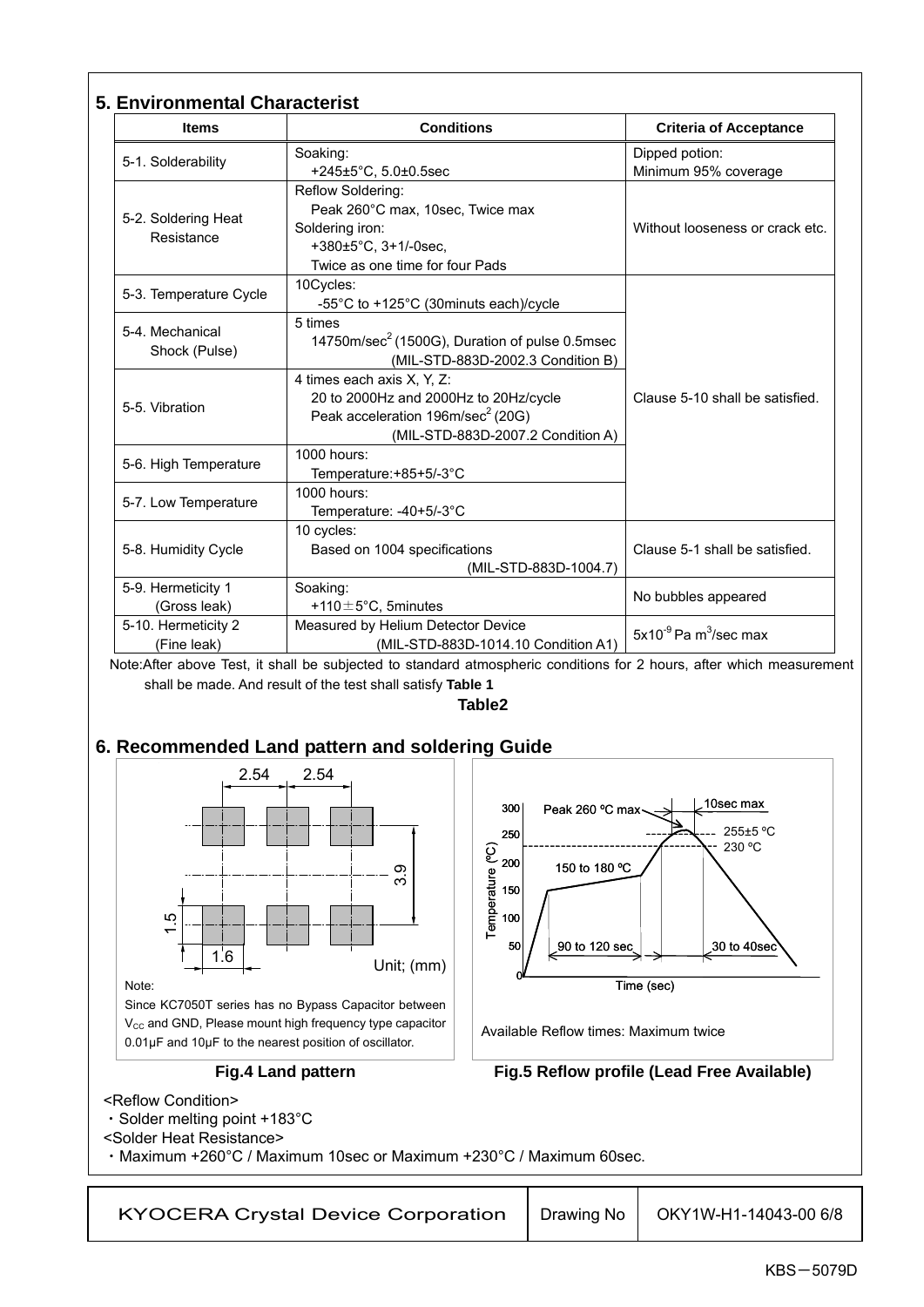### **7. Taping Specifications**

#### 7-1. Taping Quantities:

- The tape of one reel shall pack 1,000 pcs.
- KC7050T shall be contained continuously in pocket.



7-2. Leader and Blank Pocket

- Package shall consist of leader, blank pocket and loaded pocket as follows. **"Fig.8"**
- The power peeling top tape from carrier one shall be 0.1N {10gf} to 0.7N {70gf}. **"Fig.9"**